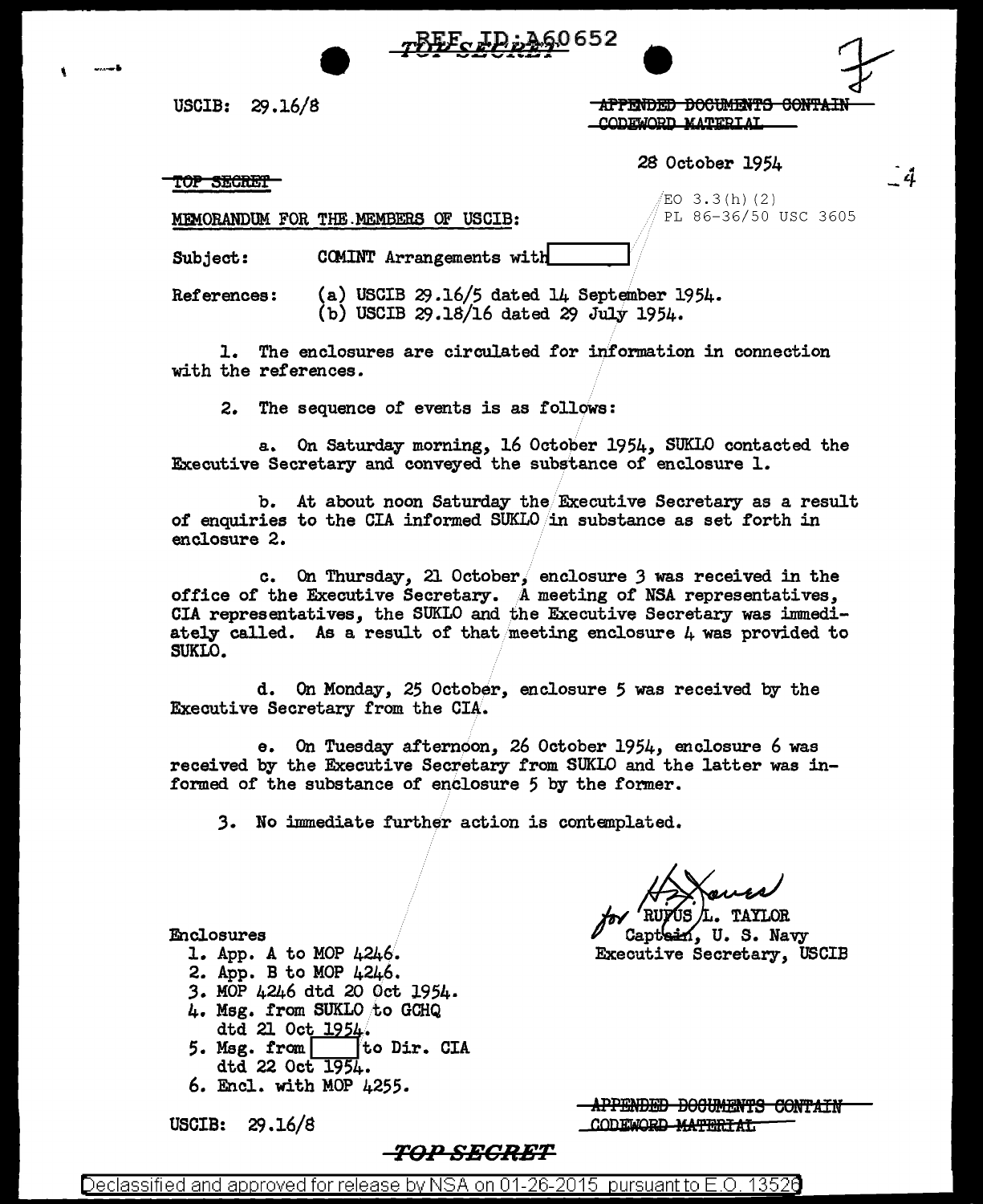

 $$.3(h)(2)$ PL 86-36/50 USC 3605

### $APPENDIX A$  (MOP  $\mu$ 2 $\mu$ 6)

TOP SREREThER@This2

PL 86-36/50 USC 3605

% On 15th October GCHQ learnt via Air Ministry that Air Attache<br>
reported that U.S. authorities had made approach to **function**<br> **findings.**  $\overline{\text{in}}$  accordance with recent

2. M. I.6. say their representation in  $\Box$  confirmed this and more-<br>over have already told that U.S. approach and proposals had U.K. that U.S. approach and proposals had U.K. knowledge and  $constant$ .

3. This was a great shock\.since U.S./had not informed the U.K. beforehand of intended timing (see para  $15(c)(iv)$  of conference papers). Actually latest information\ from SUSLQ/dated 7th October was that U.S. approach would be "some time in. November".

 $4.$  Further informed that  $\vert$  has agreed U.S. proposals subject 4. Further informed that | has agreed heat | has agreed to respond to the lapproval.

5. Since matter is already so advanced it is urgent that R authorised to inform  $\begin{vmatrix} \n\text{in accordance with para. } 15 \n\end{vmatrix}$ . Since matter is already so advanced it is urgent that  $R.A.F.$  be (DGC  $4708$  of 16th August to Director NSA and his reply - not with SUKLO refer.)

I was asked to get confirmation that NSA and CIA were aware of events in 1. 2 and  $4$  above and seek urgent U.S. authority for R.A.F. in accordance with para. 15(L) of Conference papers. to inform Air Ministry are pressing for authority for Air Attache to tell

*(about future UK/USA intentions before he heard whole story* through other channels. They would not take action before the 16th.

Enclosure 1 with USCIB 29.16/8 dtd 28 Oct 1954.

**TOP SECRET FROTII**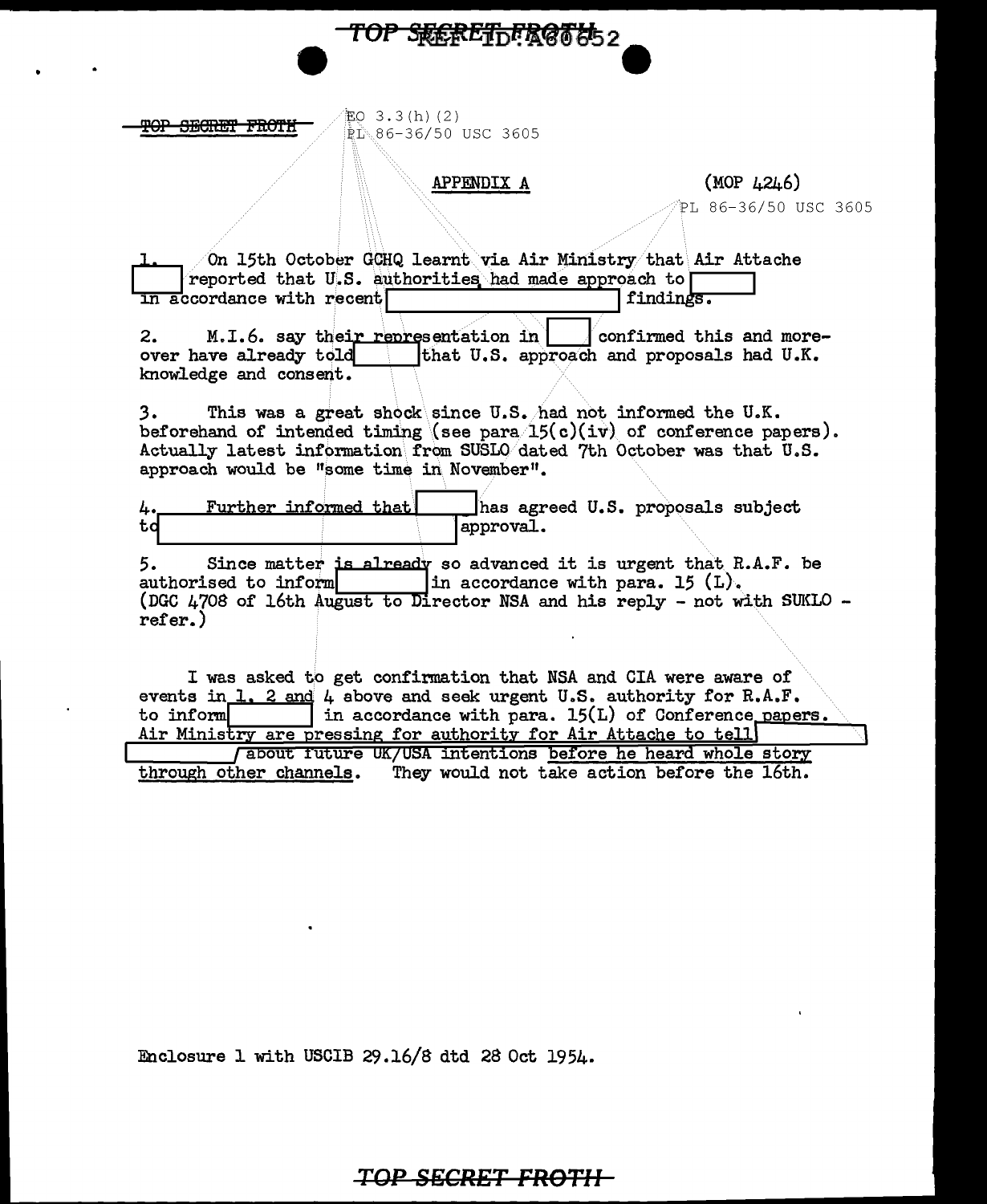<del>FOP SECRET FROTH</del>

### APPENDIX B  $(MOP 4246)$

<del>TOP SEERETDFRO</del>OPP2

 $EO$  3.3(h)(2)

1. U.S. representative (CIA) approached informally with view to determining whether an agreement with the U.S. would be view to determining whether an agreement with the  $\overline{u}$ .

2. U.S. representative indicated that any |  $\blacksquare$  | material received would need to be interchangeable with  $\frac{1}{\sqrt{2\pi}}$  and asked if that would be acceptable to

3. **I** Said exchange might be acceptable but he would have to obtain approval of

4. No mention of direct U.K. or R.A.F. involvement was made.

5. Formal approach now planned for December.

6. U.S. would prefer R.A.F. not to get in at this juncture but feel you must be free to act if you feel your position jeopardised.

> $EO$  3.3(h)(2) PL 86-36/50 USC 3605

Enclosure 2 with USCIB 29.16/S dtd 2S Oct 1954.

**TOP SECRET FRO'f'H**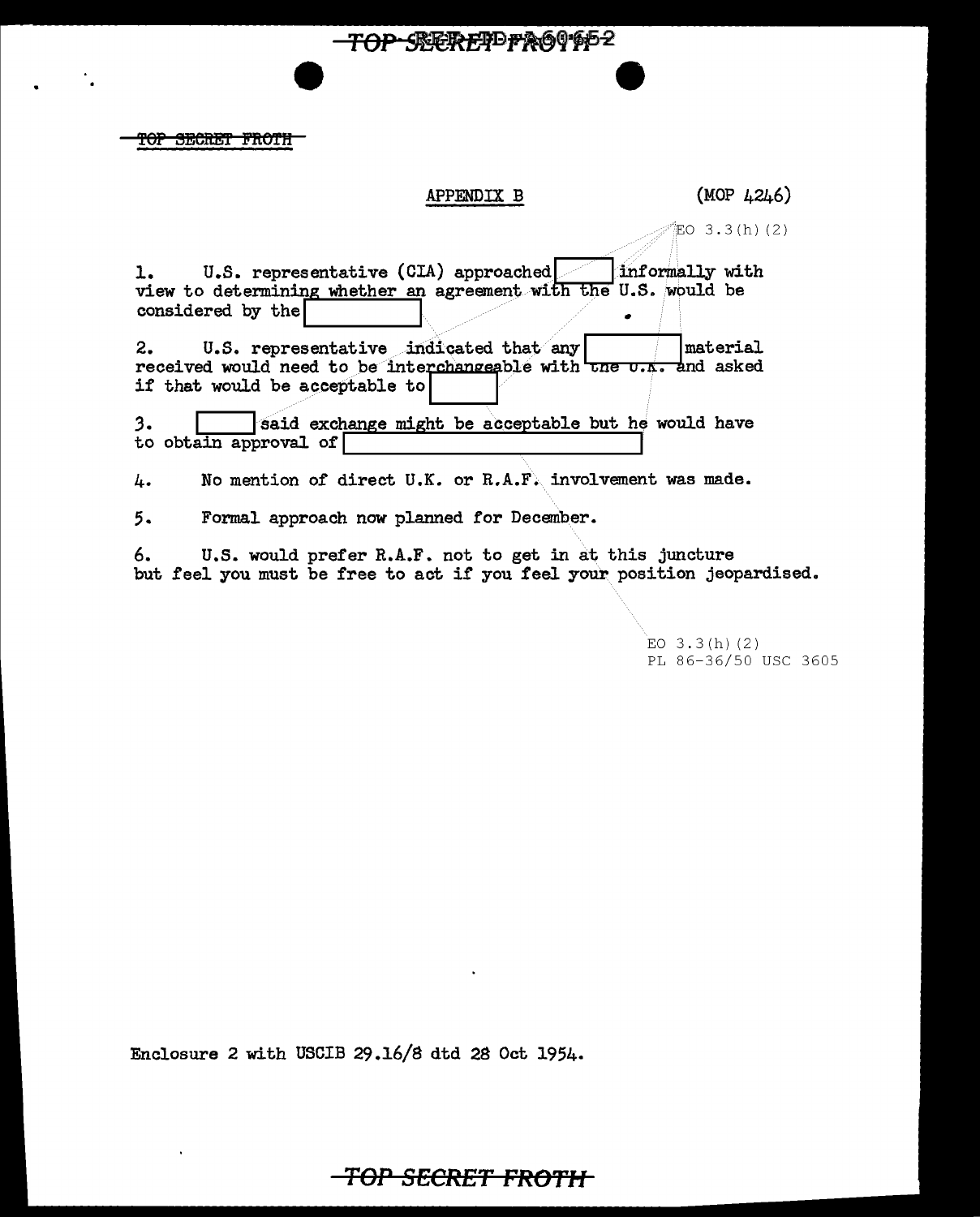TOP SEREET FRATO 652

<del>TOP SECRET FROTH</del>

PL 86-36/50 USC 3605

BRITISH JOINT SERVICES MISSION MAIN NAVY BUILDING WASHINGTON 25. D.C.

MOP 4246

20th October 1954

**竃O 3.3(h) (2)** MEMORANDUM FOR THE EXECUTIVE SECRETARY. USCIB DL 86-36/50 USC 3605

Subject:

I have been asked to communicate to you. for information of the U.S. authorities concerned, the following message received by me on 20 Oct. from Director, GCHQ:

" We (the U.K.) have felt obliged to euthorise the Air Attache, , to make a limited disclosure to the  $\Box$ of UKUSA intentions. The reasons are as follows:

 $\mathbf{n} \setminus \mathbf{A}$ . Oned refers U.S. proposals to Mindef.  $\dot{w}$ . almost certainly be asked for reactions. We are advised is forewarned and convinced of the that, unless need to accept the proposals, he may well line up formidable opposition. Hostility between andl is well known and is likely to oppose acceptance of proposals seeming to favour

 $n B<sub>o</sub>$ The R.A.F. will be placed in a very difficult position if the learn through Mindef that the U.S. has offered which is substantially more than anything the R.A.F. has offered (or is now by Conference Agreement allowed to offer) to  $\vert$   $\vert$   $\vert$ . It is therefore essential that be advised by the R.A.F. of ultimate UKUSA intentions in respect of the as soon as possible.

" The following brief has been provided to the Air Attache for limited disclosure to

 $^{\dagger}$ A. An understanding has recently been reached between U.S. and U.K. for providing By this the U.S. will provide on behalf of both itself and the U.K. has been informed of this arrangement and technical assistance from the U.S. will be provided to his organisation.

| 1В. |        | In accordance with this understanding any                   |  |
|-----|--------|-------------------------------------------------------------|--|
|     |        | will, at a future date to be decided, be provided           |  |
|     |        | by the U.S. Instead of the R.A.F. This however only affects |  |
|     | R.A.F. | $ $ arrangements in respect of $ $                          |  |
|     |        | Co-operation between R.A.F. and                             |  |
|     |        | will continue as at present.                                |  |

Enclosure 3 with USCIB 29.16/8 dtd 28 Oct 1954.

TOP SECRET FROTH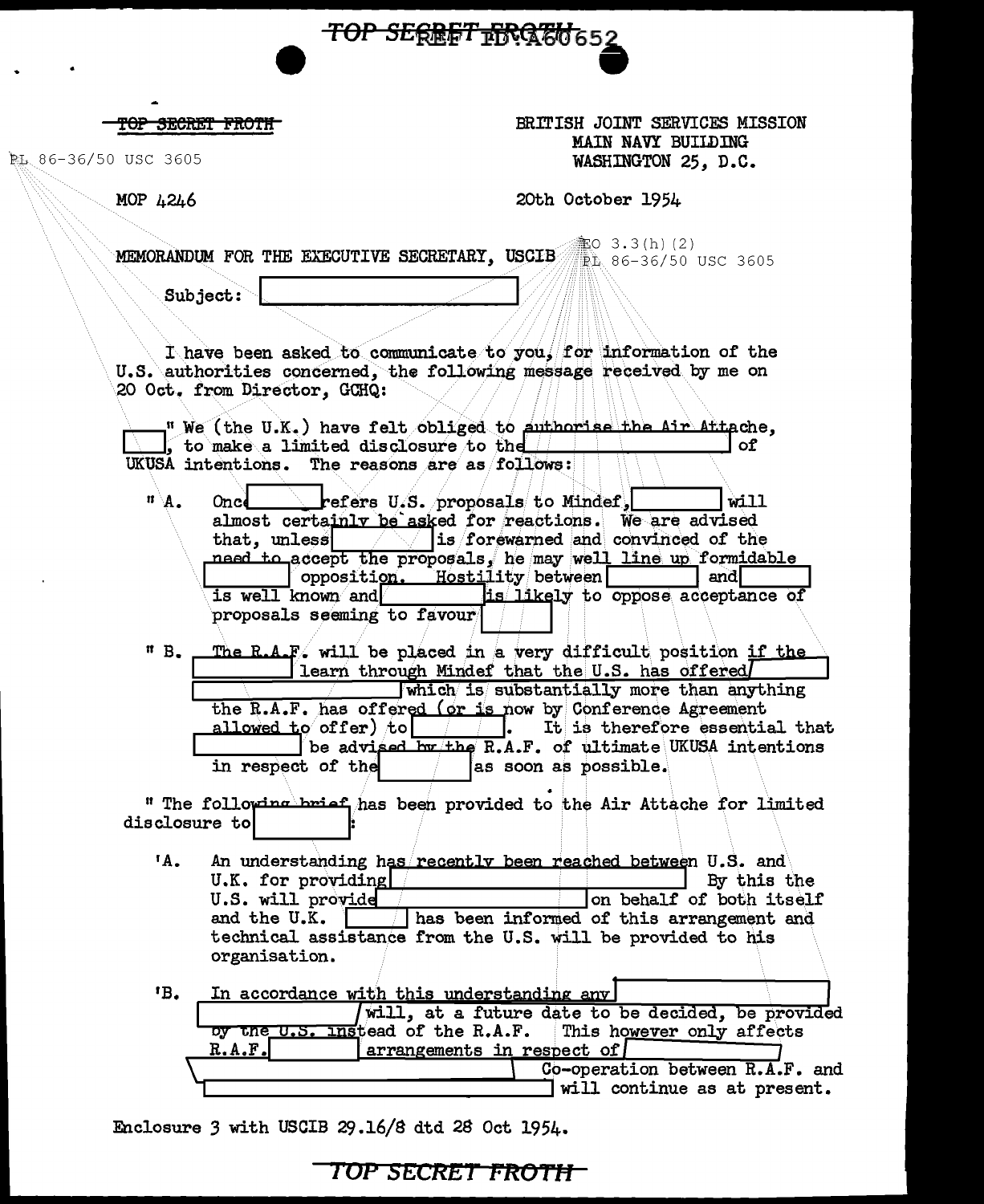$E_0$  3.3(h)(2) PL 86-36/50 USC 3605

# **OP SEGRET FROTH**

MOP  $4246$  (cont.)

- $^1C$ . The R.A.F. has agreed this change on the clear understanding that the assistance to be provided by the U.S. to the  $\Box$  (probably through) 's organisation but otherwise directly) will be at least as complete as that hitherto provided by the R.A.F.
- $1D<sub>1</sub>$ Iuntil such time as the U.S. is in a position to provide adequate assistance. '

" We (the U.K.) much regret having to take the action as above, but the unexpectedness and speed of events in over which we had no control, forced our hand. We would emphasise that our main purpose was not only to facilitate dealings of the R.A.F. with the but also to ensure success of UKUSA plans. In the circumstances of the U.S. approach we felt bound to ensure early knowledge of and adherence to Conference acrossment that the ILK (RAR) will n withdraw in due course from

My Director also asks me to request the U.S. authorities to ensure that the U.K. are advised well in advance of future stages in the U.S. - approach, as otherwise similar crises and possible misunderstandings may well recur.



PL 86-36/50 USC 3605

 $P.S.$ 

At Appendix A is gist of first intimation I had from GCHQ on Friday As you know we got together on this subject on Saturday morning. 15th. A meeting on Friday evening thanks to "Hazel" was not possible to arrange.

At Appendix B is gist of my reply after consultation with you.

At Appendix C are further comments to me from GCHQ, received on 20th October.

 $-2-$ 

# <del>TOP SECRET FROTH</del>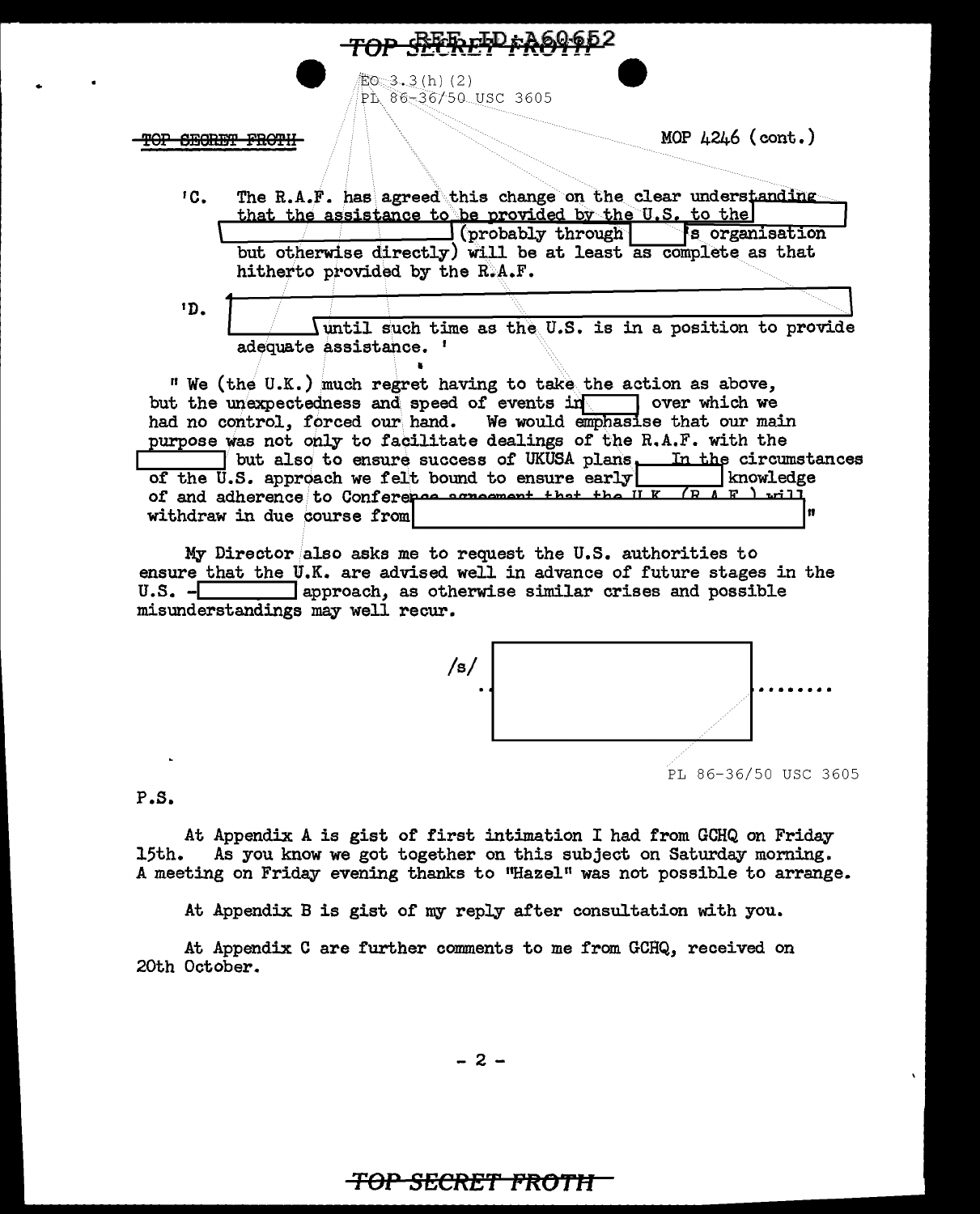

PL 86-36/50 USC 3605

<del>IOP SECRET</del>

An initial informal approach to the was made in order to obtain agreement in principle to **Edherence** to the required security standards, to the placing of an NSA representative in  $\Box$  to the general plan of expansion and cooperation, and to set a date for the negotiations. No mention was made of the U.K. nor of the  $\lceil$ 

subsequently agreed in principle and set a date of 6 December for the conference. He then raised the question of the UK position in this matter. With his hand thus forced, the CIA representative gave Colonel the gist of paragraph 15c of the July Agree-There was no mention of the or RAF, and no discussion of ment. the extent of UK-US collaboration or of future UKUSA intentions with respect to the The only points discussed by the U.S. representative were the fulfillment of the previous U.K. request for copies of traffic and the possibility in return of incorporating technical comments from the U.K. within the materials passed by the U.S.  $\overline{\phantom{a}}$  Colonel  $\overline{\phantom{a}}$ stated that he thought that he could obtain tol⊤ permission from Ministry of Defense for the U.S. to pass his material to the U.K.

In a cable to Director, GCHQ, dated 25 August 1954 answering DGC 4078 of 16 August 1954, DIRNSA said that initial approach would not be made before late September or early October. It was actually made in early October. As of this time the U.S. has not yet been able to determine whether the question of the  $\parallel$  would be brought up at the main conference, or whether it is preferable to leave it until a later date. DIRNSA's cable of 25 August stated that he expected the RAF to  $\sqrt{ }$  or even increase it if necessary. continue its It was understood that paragraph  $15(L)$  of the conference paper would pertain.

of a U.K./U.S. agreement concerning Revelation to the and in particular intentions regarding the  $\|\cdot\|_p$  go far beyond what and will put the U.S. in the has yet been revealed to untenable position of withholding information from him if he should hear of it via $\Box$ and the MINDEF prior to U.S. briefing him on the whole problem.

conflict, the timing and sub-Because of the known stance of any discussions is critical and the brief outlined in your MOP 4246 of 20 October might well jeopardize the main course of the

Enclosure 4 with USCIB 29.16/8 dtd 28 Oct 1954.

EO  $3.3(h)$  (2) PL 86-36/50 USC 3605

# -TOP SECRET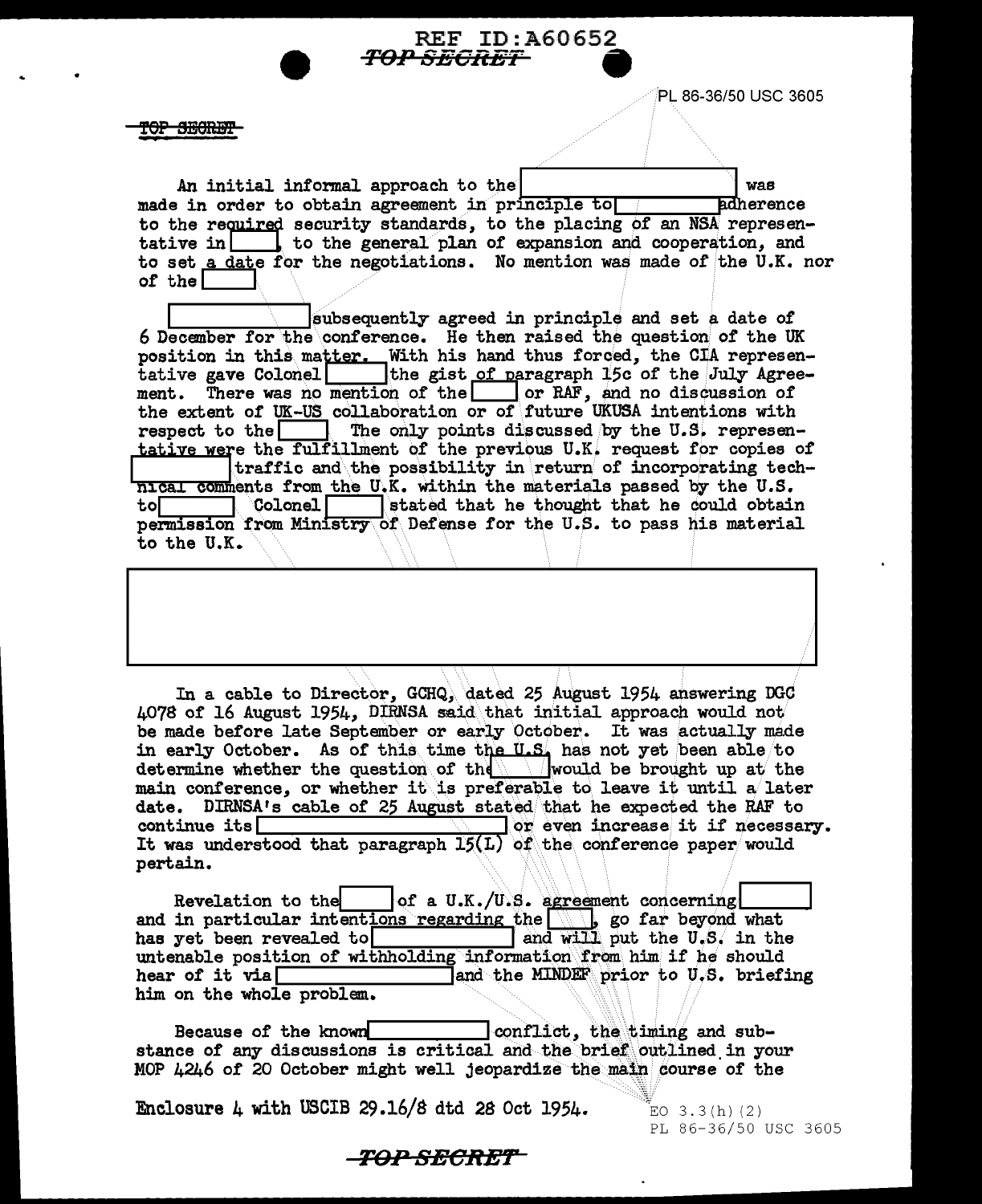$$6, 3.3(h) (2)$ ~h~6~36/50 USC 3605

<del>-8ECRE.</del>

proposed | | |-U.S. COMINT agreement. In this connection, it should be emphasized that the COMINT produced by the  $\vert$ is a relatively minor portion of that required by the  $U.S./U.K.$ 

<u>[D.:</u>A606

In the light of the above, the strongest representation is made that nothing be said to the  $\vert$  until a specific request to this effect is made to the U.K. by the U.S.

If the briefing can be withheld from  $\Box$  who may later approach the U.K. Air Attache with questions, the latter, might state that according to his information the agreement under discussion hetween<br>the U.S. and  $\left| \right|$  should not effect the support supplied to the should not effect the support supplied to the by the RAF.

If the free has already been briefed according to MOP 4246, it will<br>become necessary to inform immediately of the whole situation with the hope that this can be done before he is so informed by the MINDEF or the  $\begin{bmatrix} 1 & 1 \\ 0 & 0 \end{bmatrix}$  so that the adverse effect on the U.S. plans can be minimized.

U.S. representative | and SUSLO, London are being fully informed of circumstances with former instructed not to say anything to  $\frac{1}{2}$ unless approached in which case he is to be guided. by his own /judgment.

PL 86-36/50 USC 3605

Enclosure  $4$  with USCIB 29.16/8 - CONT.

- 2 -

**T9P SBGR:Ef'**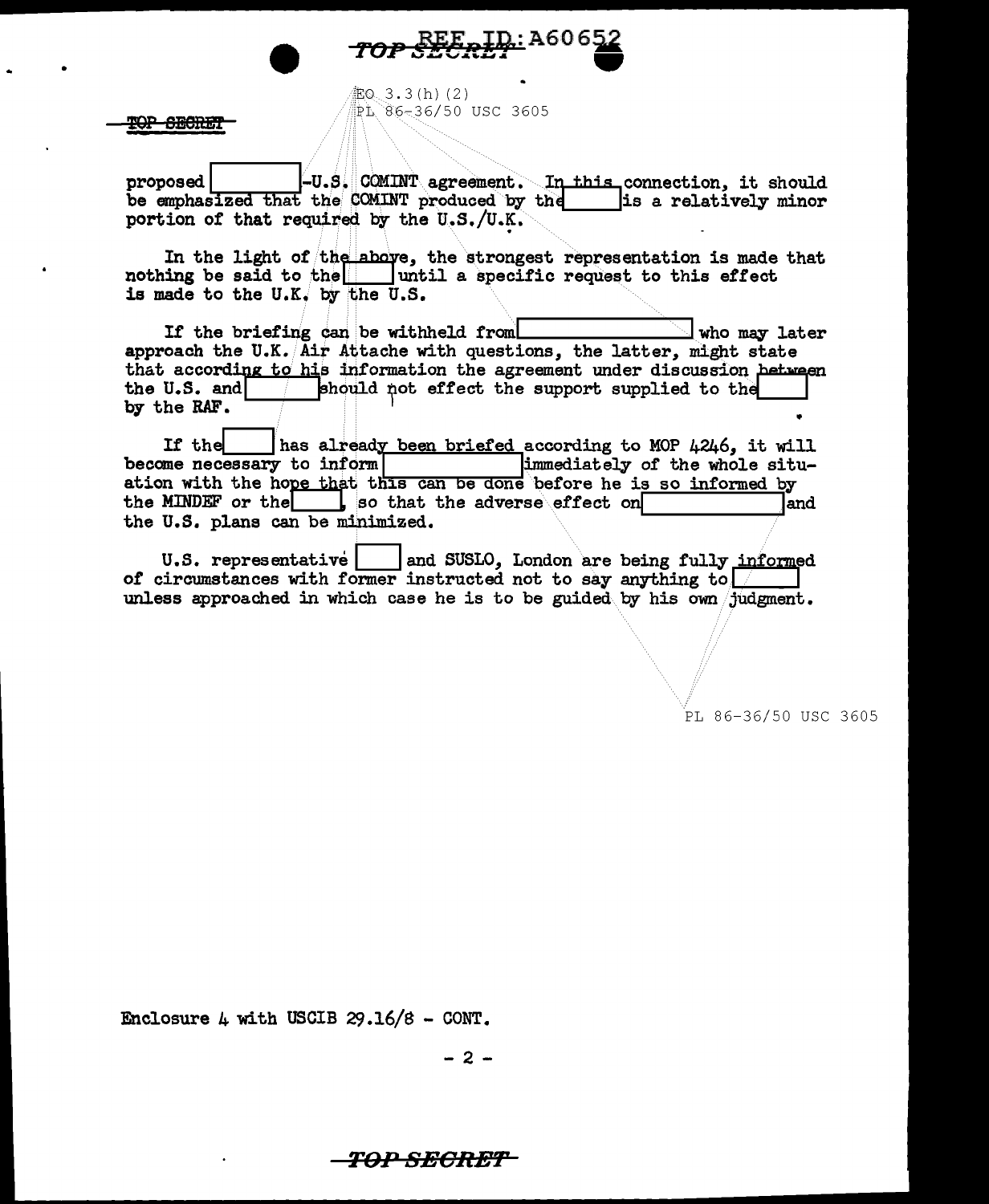|              | RLE ID:AOVOJZ<br>TO <del>P SECRET</del>               |                 |  |  |
|--------------|-------------------------------------------------------|-----------------|--|--|
|              | ________<br><b>DEVILLET</b>                           |                 |  |  |
| TO:          | LO 3.3(h)(2)<br>PL 86-36/50 USC 3605<br>DIRECTOR, CIA | 22 OCTOBER 1954 |  |  |
| <b>FROM:</b> |                                                       |                 |  |  |

 $REF$  ID:A60652

1. REGRET CIRCUMSTANCES REQUIRED MENTIONING CONTENT OF PARA 15-C WITHOUT PRICR NOTIFICATION. HOWEVER, FARRELL AND CARR WERE FULLY AWARE OF THIS POSSIBILITY BEFORE THE FACT. PRESUMED THEY WOULD HAVE INFORMED APPROPRIATE U.K. AIR INTERESTS AS REQUIRED. THE CIA REPRESENTATIVE WAS PREVIOUSLY UNAWARE OF THE ROLE OF THE LOCAL U.K. AIR ATTACHE.

2. U.K. AIR ATTACHE BRIEF CONTAINED ESSENTIALLY THE FOLLOWING:

THE RAF/ NOISE LISTENING ACTIVITY TO REMAIN AS AT PRESENT BETWEEN

b. U.S. ASSISTANCE TO BE AS CCMPLETE AS\.PREVIOUSLY PROVIDED.

c. U.K. TO CONTRIBUTE TO U.S. RESPONSE TO  $\sqrt{E^{\text{CO}^3.3(h)(2)}}$ 

d. RAF TO CONTINUE PRESENT ROLE RE UNITL THE U.S. IS IN A POSITION TO TAKE OVER THE ASSISTANCE. TO DATE, ONLY MOST GENERAL CRAL STATEMENT HAS BEEN MADE TO \_\_\_\_ IN ORDER TO INSURE THAT HE BE SLIGHTLY KNOWLEDGEABLE IF AND WHEN CALLED BY FREE THIS SUBJECT.<br>U.K. AIR ATTACHE FEELS HIS RELATIONSHIP WITH WILL NECESSITATE U.K. AIR ATTACHE FEELS HIS RELATIONSHIP WITH GENERAL DISCUSSION OF ITEMS IN BRIEF SHORTLY, UNLESS INSTRUCTED TO THE CONTRARY.

· *3.* ACCCEDINGLY,llWAs BRIEFED WITH LIGHT REFERENCE TO PARA 15-K, AS REQUIRED. RESULTS AND OVERALL SITUATION REFTER LARE COM-PLETELY SATISFACTORY AND UNCHANGED. NO CRITICAL SITUATION DEVELOPED AND THE U.S. POSITION IS NOT JEOPARDIZED.

Enclosure 5 with USCIB 29.16/8 dated 28 October 1954.

TOP SECRET-

•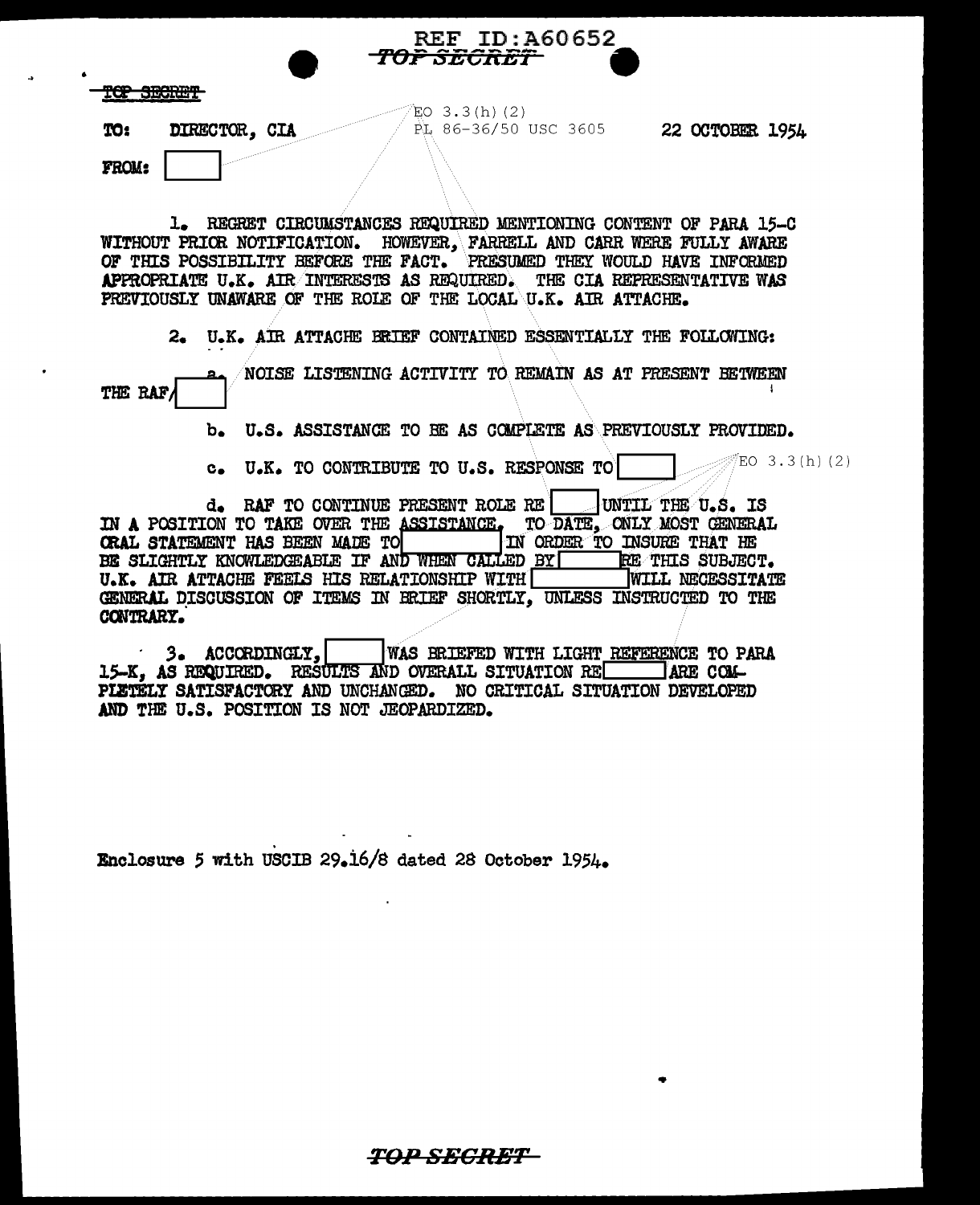**TOP SECRET FROKU<sub>0 652</sub>** 

#### <del>TOP SECRET FROTH</del>

. ..

 $EO$  3.3(h)(2) PL 86-36/50 USC 3605

Encl. to MOP 4255 26th October 1954

1. The following are points which emerge in an answer from the Chairman of the UKUSA  $h$ eld 12th July - 21st July 1954 to a held  $\tilde{L}$ 2th July  $-$  21st July 1954 to a signal composed in your office on 21st October.

2. Air Attache,  $\int$  has been signalled asking (a) whether has already been briefed (b) if so what reactions from R (c) whether R has said anything to  $\boxed{\qquad}$  or Ministry of Defence.  $3(h)$  (2)

*3.* I! by chance R has not been briefed Air/Attache has been asked to refrain until further orders.

4. If R has been briefed and has said nothing to E or Ministry of Defence, Air Attache will request him to keep information to himself.

5. It is more than possible that all above/is now too late and that next action will have to be the informing of  $E$  of the whole situation as per the penultimate paragraph of the signal referred to in my paragraph 1 above.

6. The Chairman is not surprised at  $U_s$ , concern at the turn of events but he must point out that the difficulties have arisen by reason of the unannounced approach and failure to consult with U.K. before it, was made.

 $7.$  At the July Conference there/was no suggestion of an "initial" informal approach<sup>"</sup> nor of intended first approach in which no mention would be made of  $U_{\bullet}K_{\bullet}$  or

s. U.K. had fully expected:

- a) To be informed before any approach took place so that they could warn and also consider what, if any, at that juncture.  $\arctan$  to take about
- b) That Conference paragraphs 15(b) and (c) would be implemented by U.S. as part of first approach to E. ( (c iv) yery relevant.)

 $9.4$  After conference discussions - which stressed need for  $U_sK$ position with E to be safeguarded right from start of' new approach to him - the U.K. had not expected  $U_sS_s$  hand to have to be forced by E before they mentioned the  $U_aK_a$ 

10. DGC/4078 made clear  $U_{\bullet}K_{\bullet}$  particular concern about date of  $U_{\bullet}S_{\bullet}$ approach because, although fully aware of critical need to wait until after that approach, the U.K• urgently needed to say something td to safeguard  $R_{\bullet}A_{\bullet}F_{\bullet}$  interests.

Enclosure 6 with USOIB 29.16/8 dated 28 October 1954.

# *TOP* **SECRET FROTII**